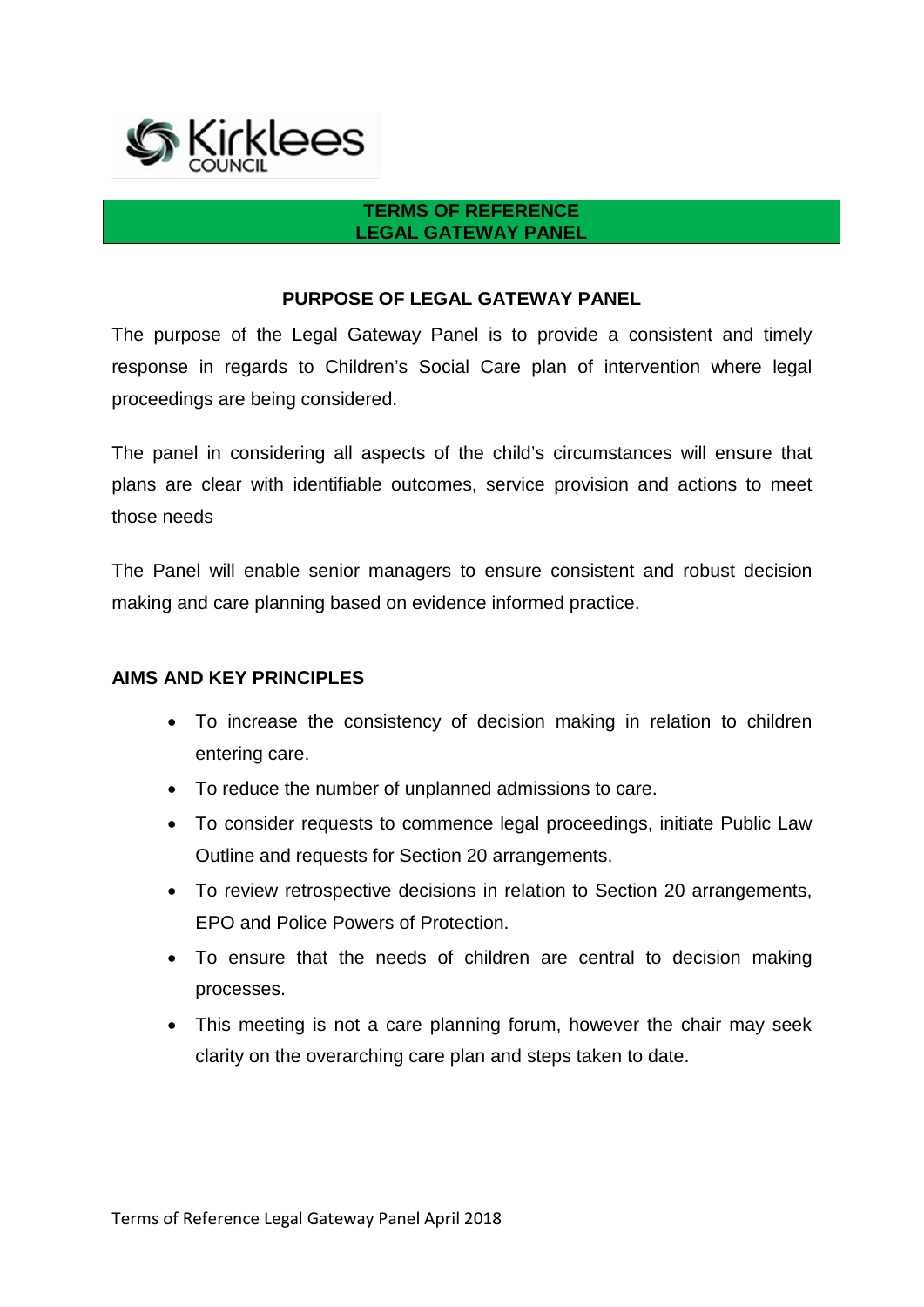# **DECISION TO PRESENT A CASE TO A LEGAL GATEWAY MEETING**

The decision to present a case to a Legal Gateway Panel will be made by a Service Manager with management responsibility for the case as a result of supervision or case discussion with the allocated Social Worker. This decision should be recorded within the child's case record.

## **DOCUMENTS TO BE PRESENTED AT LEGAL GATEWAY**

- Genogram
- Up to date Chronology
- Up to date Assessment
- Up to date Plan for the child/children
- Legal Gateway Pro-forma

All relevant documents should be sent to the administrative support no later than **5pm on Wednesday** of the week prior to the meeting**.** 

All documents must be submitted via email **legalgatewaypanel@kirklees.gov.uk**

#### **FREQUENCY OF PANEL**

Legal Gateway Panel is scheduled to take place on a weekly basis. However, if the welfare of the child requires that a decision is made before the next scheduled meeting, then the relevant Service Manager will discuss the case with the Head of Service. For example, where a decision is required to issue an application for an Emergency Protection Order.

The decision taken outside of the panel will be endorsed by the next panel.

The panel will meet every Tuesday afternoon and held at Civic Centre 1.

- You will receive an invite with the date, time and venue
- Any alterations to arrangements will be communicated to meeting attendees as soon as possible prior to the meeting.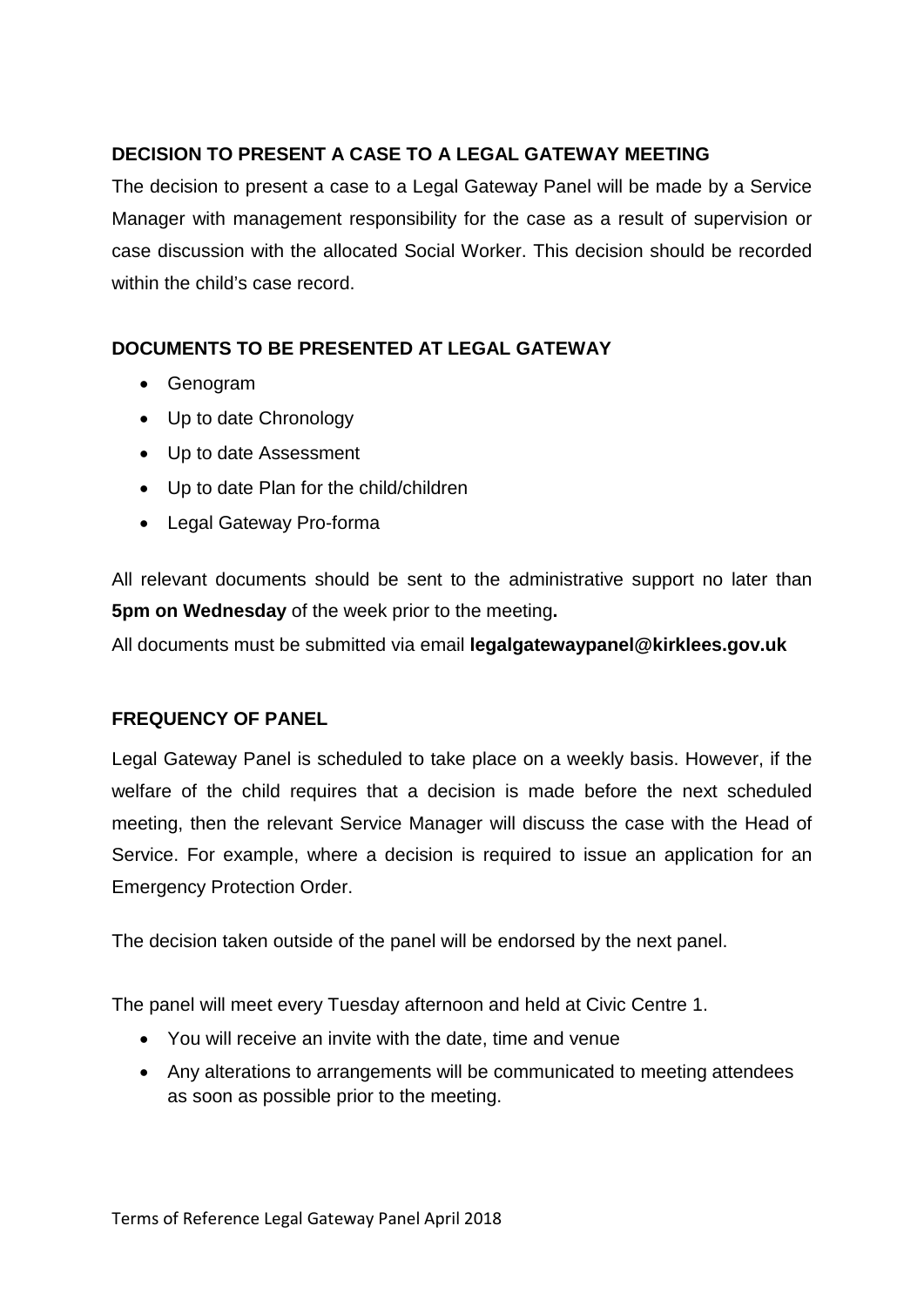## **PANEL MEETING**

The meeting will be chaired by the Head of Service.

Panel members will include**:** 

- Head of Service
- Service Manager
- Legal Representative
- Service Manager One Adoption
- Legal Project Officer
- Business Support

Prior to the meeting Service Delivery Managers will be required to sign off and quality assure all documents submitted to panel.

Each staff member attending will be expected to make a verbal summary of the reasons for and content of the request and be prepared to answer any points of clarification from the chair.

Service Delivery Managers and team managers to ensure that an alternative representative will be identified by the team to attend in the absence of the allocated worker.

Meeting attendance will be monitored and recorded in the minutes.

The administrative support will circulate all relevant documentation to panel members by close of business on Thursday of each week.

#### **RECORDING OF LEGAL GATEWAY PANEL**

The Business Administrator will be responsible for ensuring that a written record of the meeting is made.

The meeting proceedings will be recorded as a formal minute, including request details, brief summary of discussion and outcomes. A review timescale should also be included for each case discussed if appropriate.

The record should be checked for accuracy by the chair before being circulated to all attendees.

The panel decision for each child will be recorded on the child's record within 48 hours of the panel.

Terms of Reference Legal Gateway Panel April 2018